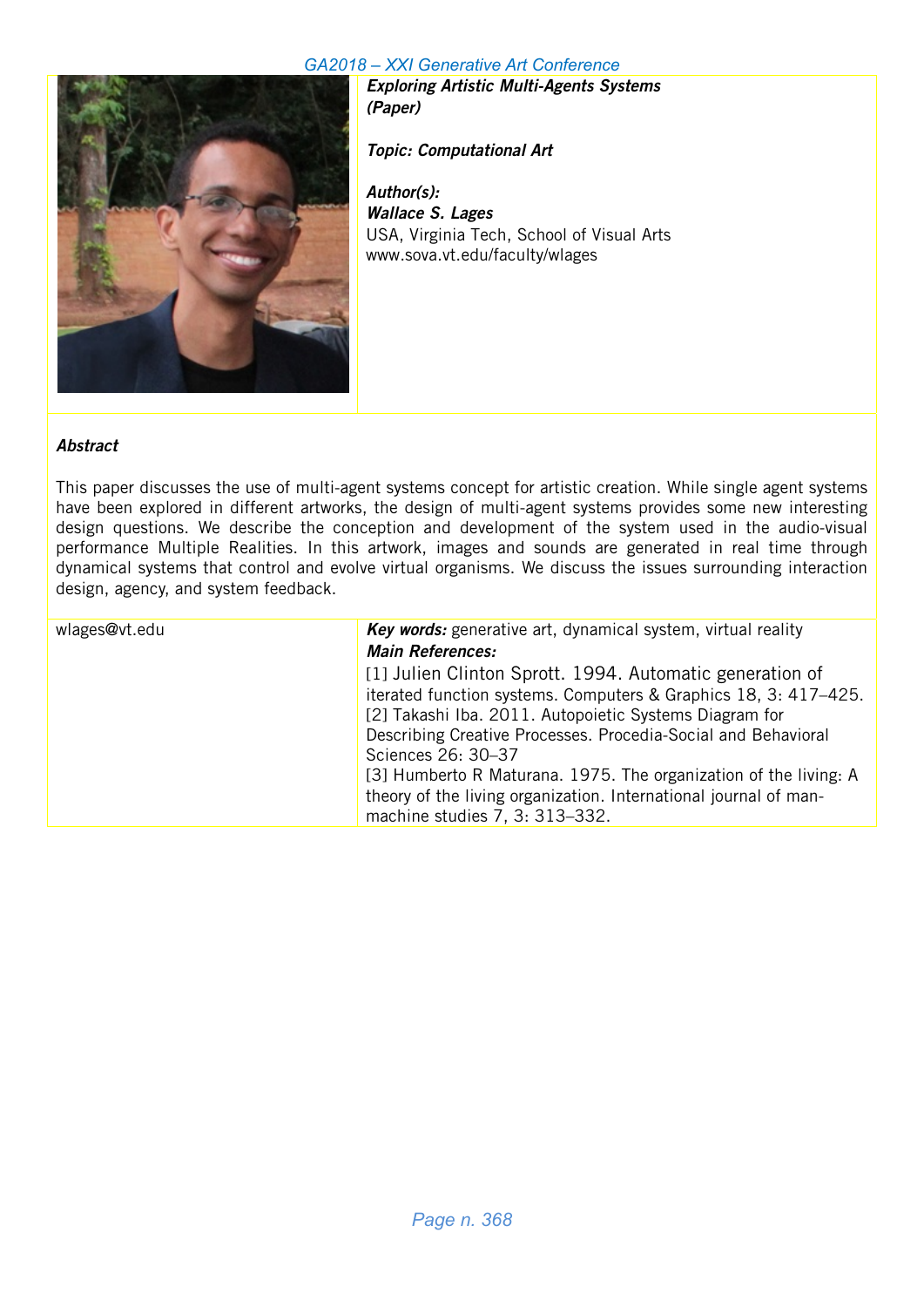## *GA2018 – XXI Generative Art Conference* Exploring Artistic Multi-Agent Systems

Wallace S. Lages School of Visual Arts, Virginia Tech, Blacksburg, VA www.wallacelages.com e-mail: wlages@vt.edu

### **Abstract**

This paper discusses the use of multi-agent dynamical systems for artistic creation. While single agent systems have been explored in different ways, the design of multi-agent systems provides some new interesting design opportunities. We describe the conception and development of the system used in the audio-visual performance Multiple Realities. In this artwork, images and sounds are generated in real time through agents controlled by dynamical systems. We discuss the tradeoffs related to design flexibility and emergent characteristics.

## 1. Introduction

Generative techniques have been used to create musical compositions, images, and other visual elements. By using them, artists give up some direct control of the final result to a system. The system itself may be seen as an agent, since it executes actions that create the artwork on behalf of the artist. Agents normally exhibit some level of autonomy and awareness of their environment; however, their level of perceived intelligence can vary.

An agent can perform complex tasks by making use of knowledge about state of the environment where the task happens. For example, a painting robot can keep track of what has already been painted to avoid painting one object over another. If more than one agent is involved in a task, not only knowledge about the environment is necessary but also shared information about goals and internal models. The lack of complete information, however, can lead to interesting opportunities for creativity. One example is the *cadavre exquis* technique, in which collaborators draw in a folded piece of paper without seeing the whole picture. The result from this method is often nonsensical drawings, that bind together parts in unexpected ways. That was viewed by surrealists as Simone Kahn and André Breton as a way to break out from an ordinary mode of thinking. As Kahn writes: "the game became a system, a method of research, a means of exaltation as well as stimulation, and even, perhaps, a kind of drug".

In this paper, we explore how we can increase the creative potential of simple agents by combining them together to create a single artefact. We describe the system developed for the audiovisual performance Multiple Realities, which uses dynamical systems as agent models.

# 2. Related Work

Previous work has looked into human-robot collaboration and also into systems with multiple components. Burkovski et al. present a robotic platform for collaborative painting [1]. In this system, several users can remotely control a painting robot by moving smartphones for 10 seconds. Each user is assigned a single axis of the robot arm and the final motion is a result of the sum of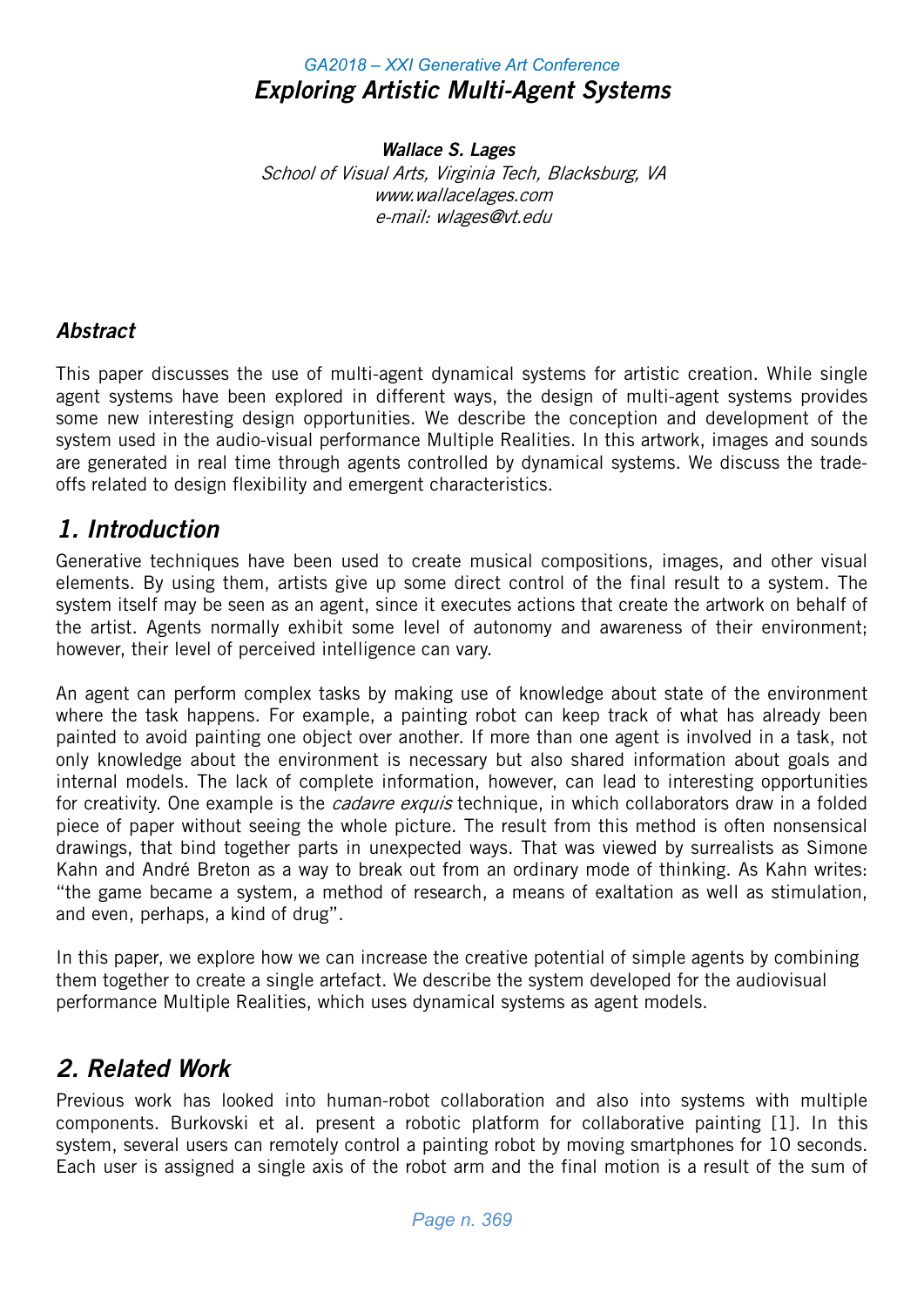the individual joint movements. In this project, the robot is just a passive tool, however, the composition step is similar to our proposition since there is no central coordination mechanism.

The Game of Life [7] is a cellular automata that takes place in a grid in which each cell can be dead or alive. From a given grid configuration, the next generation can be obtained by following two rules: 1) if a cell is alive and it has two or three adjacent neighbour cells alive, it stays alive. Otherwise it dies. 2) if a cell is dead and it has exactly three alive neighbours, it becomes alive. Cellular automata like this have been used for algorithmic composition, after a careful specification of the rules, evolution of the system, and mapping of state behaviours to music parameters [9].

Depending on how the output of the automata is used, it can be viewed either as multiple agents (each cell) coordinating through the medium, or as a single agent composed by cells. In spite of the simple rules, the game can generate complex behaviours such as oscillators and patterns that move throughout the grid. These patterns maintain their organization within the grid by self-producing their components (e.g., a glider consists of 5 live cells in a particular configuration). From a cybernetic perspective, these are characteristics that can be ascribed to living organisms [8].

The dynamical hypothesis of cognition regards it as the result of the evolution of a system in the space-state [2]. Interestingly, connectionist systems often mentioned in the context of intelligent agents, can also be viewed as a realization of a dynamical system. In this case, we view the trained network as one specific configuration of the "activation space" that leads to the problem solution [3]. Self-organization can also appear when ensembles of dynamical systems are coupled through short range interactions. This configuration has been used to investigate emergence from primordial soups of large macromolecules [10, 11] and has been linked to the origin of inference capabilities [11]. This is similar to the strategy we present here.

The connection between the agent behaviour complexity and the quality of production is more evident in the problem of music composition. An interesting music is neither completely predictable nor completely random [4, 5]. One way to ensure that a composition fits within those limits, is to evolve populations of parameters and perform selection based on how close the features of an individual are to the desired style (Differential Evolution). Kaliaktsos et al. present an analysis of the fitness of different dynamical systems to support music composition [6]. Several iterative maps were used as tone generators, fitted to rhythmic patterns of target pieces, and optimized using differential evolution. The reconstructed space-state of the target pieces (Bach, Mozart, Beethoven, and general jazz) incorporated many dimensions, indicating that dynamical systems to generate them should also have a large number of dimensions as well. In our work, instead of using a high dimensional dynamical system, we use several unidimensional ones interacting with each other as agents.

# 3. Exploring Multi-Agent Systems

The system developed for the Multiple Realities performance combines the ideas previously discussed to create an audio-visual experience. It consists of three components: a generative director, a visual generator, and an audio generator. The system can be configured in real-time or in the beginning of each performance (if desired) to yield unique experiences.

### 2.1 Generative Director

The role of the Director is to orchestrate the different visual elements of the performance and drive the corresponding musical composition. It consists of several agents controlled by independent dynamical systems running in parallel. Although it is treated as one component, each agent is independent and there is no central coordination mechanism. Each agent has a single numeric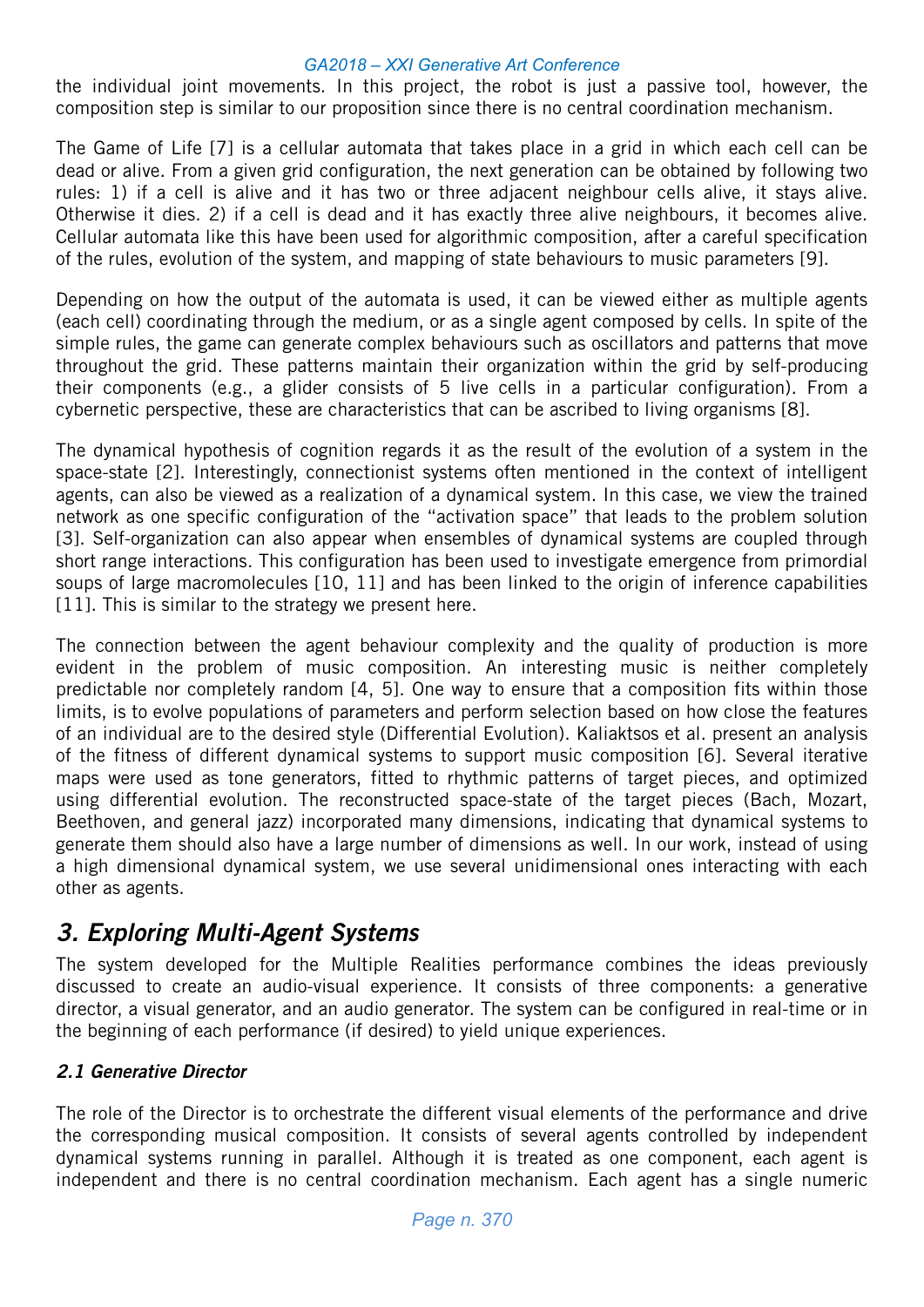output that can be connected to a pre-defined visual parameter (for example, scale) or to an audio parameter (frequency or duration).

The agents exist and move in 3D space. In every time step, the agents move close to another agent within the visibility radius. If they get too close, they slowly move apart until a predefined separation distance is reached. Agents also grow and pulsate following the internal evolution of the dynamical system. When an agent gets in contact with another, there is a 50% chance that a crossover will happen, effectively switching the parameters of involved dynamical systems. This causes each agent to move to a different part of the state-space and potentially initiate other exchanges. Similar to a cellular automaton, some configurations can generate stable oscillatory patterns (Figure 1).

Our system is not completely offline and was designed to be manipulated by a human performer. Using a virtual reality interface, the performer can move agents to new positions in 3D space. This changes the connection topology, allowing new patterns emerge. If an agent is placed outside the visibility radius, it will evolve without interference. Agents in close proximity will change the state more often, leading to synchronized patterns and smaller periods. Human interaction is possible but not necessary: if left alone, the system will evolve by itself. Figure 3 shows how agents can be distributed and move through space.



Figure 1 – How patterns that arise from the interaction among dynamical agents



*Page n. 371*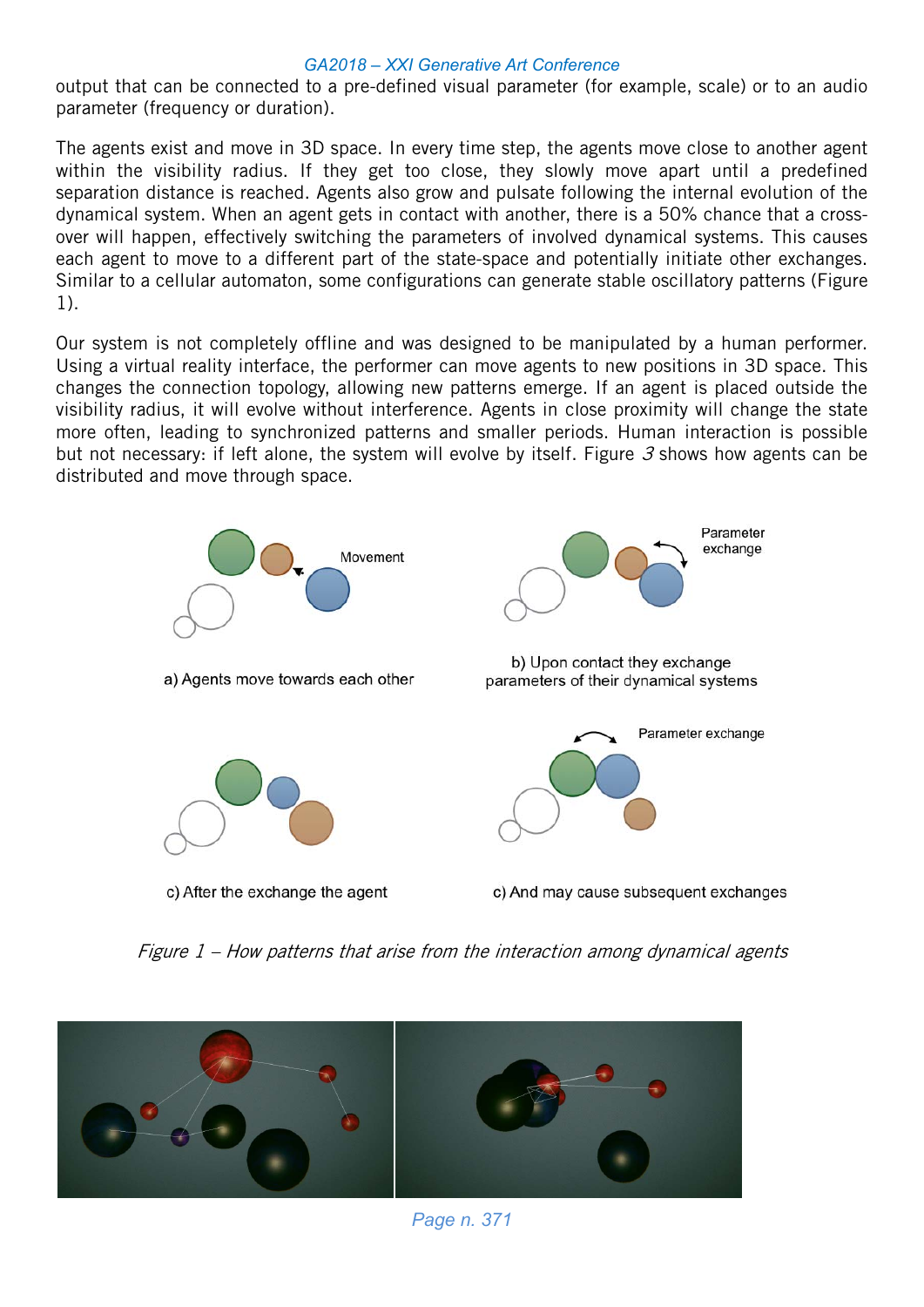*GA2018 – XXI Generative Art Conference* Figure 3 – Left: Initial configuration of the agents in space. Right: Configuration after some time has passed. Lines indicate pairs which are moving closer.

For the inaugural performance, we chose the logistic map as the internal dynamical system for all the agents. The logistic map is a simple unidimensional quadratic function that is a discrete version of the continuous logistic equation of population growth (Equation 1).

$$
x_{n+1}=rx_n\left(1-x_n\right) \hspace{4cm} (1)
$$

The logistic map has a single parameter which defines the behaviour of the system. For values of  $X$ within the unit interval, it reaches chaotic behaviour through a period doubling route. Chaotic behaviour starts at around  $r=3.5699456$  and when  $r=4$ , the attractor covers the whole unitary range [12].

### 2.2 Visual Generator

The outputs from the Director are used to control three groups elements, each containing a few hundred copies of a geometric primitive. The groups are controlled by adjusting the distance of each element from the original position, scale of each element, and the distance among elements of the same group. Figure 4 shows the three primitives used. The leftmost and rightmost models are actually space-state trajectories of Sprott and Aizawa attractors.



Figure 4 – Geometric primitives used in the artwork. Left: Galaxy; Middle Roots; Right: Intelligence

The artwork was inspired by cosmological theories of multiple universes, the origin of life, and consciousness as a way to navigate among realities. Figure 5 shows some generated visuals.

### 2.3 Audio Generator

The output from the Director is fed directly to the audio synthesis software SuperCollider using an Open Sound Control interface. The population value is used to choose a tone from the major scale. A script generates tones resembling a string synthesizer with chorus effects. Agents operating below the first bifurcation ( $r \approx 3.0$ ) are muted to prevent distracting continuous sounds.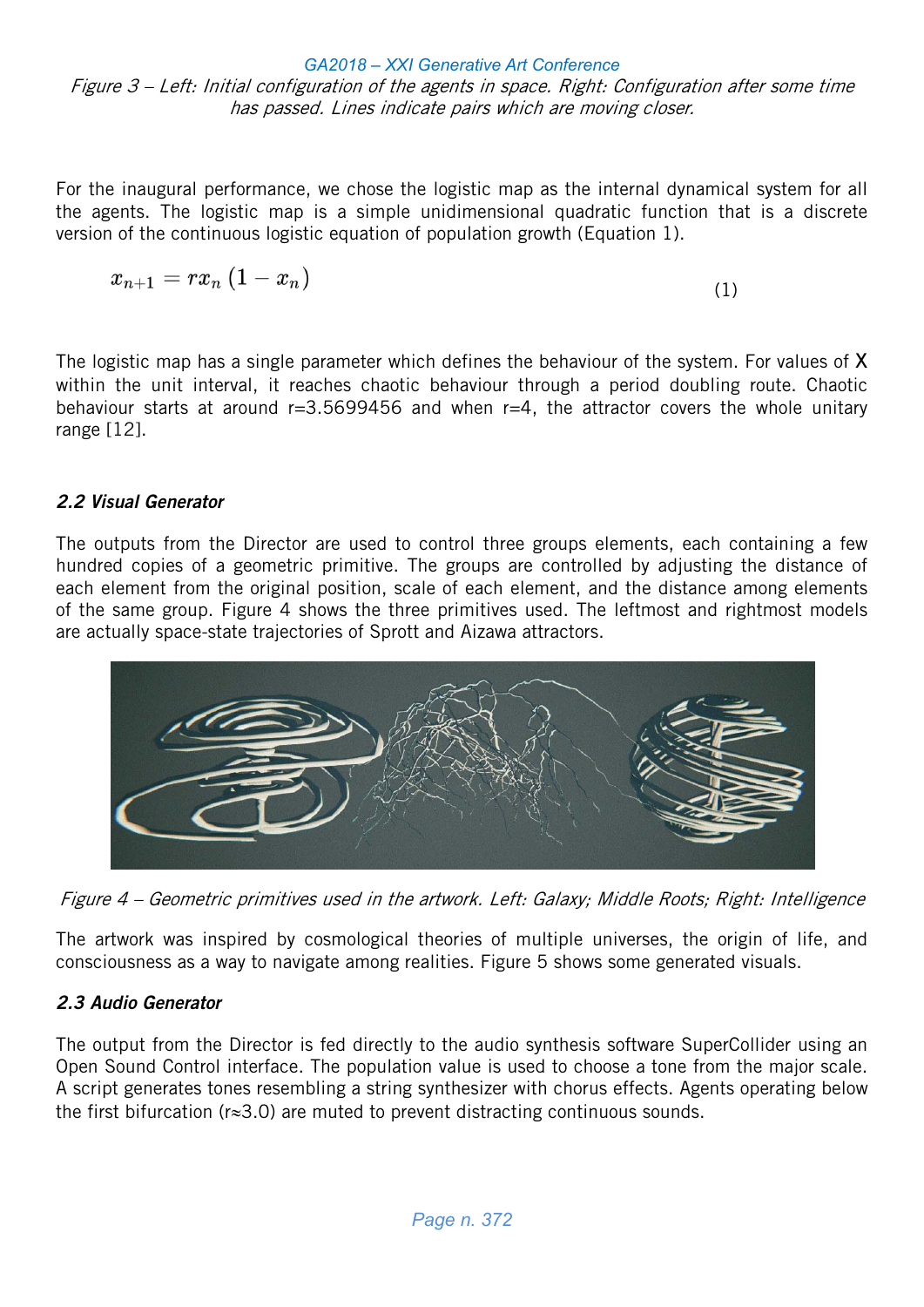*GA2018 – XXI Generative Art Conference*



Figure 3 – Screenshots of the resulting animation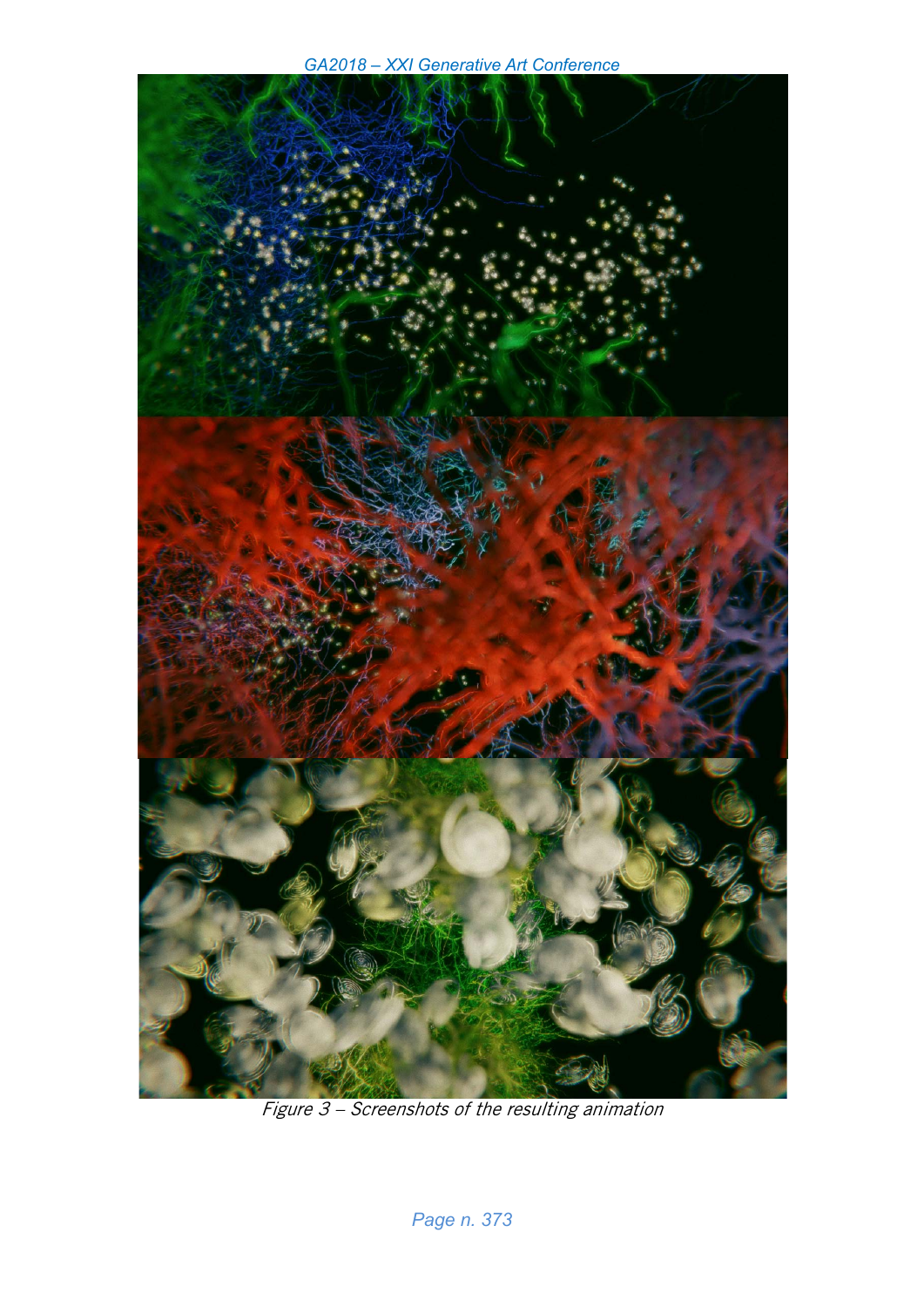# 3. Conclusion and Future Work

The multi-agent model outlined in this paper was successful in creating patterns that could not be seen when the agents were isolated. The use of multiple agents also gave more freedom to select how each audio-visual element would behave, since each was tied to a single dynamical system. In a high dimensional system, all variables are coupled, effectively preventing this sort of individual adjustment.

When synchronization is desired, one possible strategy is to design separate agents with the same parameter but different initial conditions. As the system evolves they will converge in the same attractor (if outside the chaotic region). Another strategy is to use the interaction between agents to synchronize them (by matching the current state). However, if a more coherent behaviour is desired, it may be more convenient to use a single dynamical system to drive all elements simultaneously.

Finally, in this work we simply exchanged the parameter of the logistic map, while maintaining the same population. Future work may look into more complex interactions, such as duplicating, deleting, and generating new agents based on the parent's interactions. In addition, our movement strategy was very simple. More interesting behaviours may arise with more sophisticated movement patterns.

### References

- [1] A. Burkovski, B. Höferlin, M. Raschke, and T. Ertl, "Tenseconds-a collaboration platform for distributed action painting," in International Conference on Arts and Technology, 2011, pp. 29–37.
- [2] T. Van Gelder, "What might cognition be, if not computation?," The Journal of Philosophy, vol. 92, no. 7, pp. 345–381, 1995.
- [3] T. Horgan and J. Tienson, "Cognitive systems as dynamical systems," *Topoi*, vol. 11, no. 1, pp. 27–43, 1992.
- [4] M. Bulmer, "Music from fractal noise," *Proceedings of the Mathematics 2000 Festival*, pp. 10–13, 2000.
- [5] B. Manaris, J. Romero, P. Machado, D. Krehbiel, T. Hirzel, W. Pharr, and R. B. Davis, "Zipf's law, music classification, and aesthetics," *Computer Music Journal*, vol. 29, no. 1, pp. 55–69, 2005.
- [6] M. A. Kaliakatsos-Papakostas, M. G. Epitropakis, A. Floros, and M. N. Vrahatis, "Chaos and Music: From time series analysis to evolutionary composition," International Journal of Bifurcation and Chaos, vol. 23, no. 11, 2013.
- [7] M. Gardner, "Mathematical games: The fantastic combinations of John Conway's new solitaire game 'life,'" Scientific American, vol. 223, no. 4, pp. 120-123, 1970.